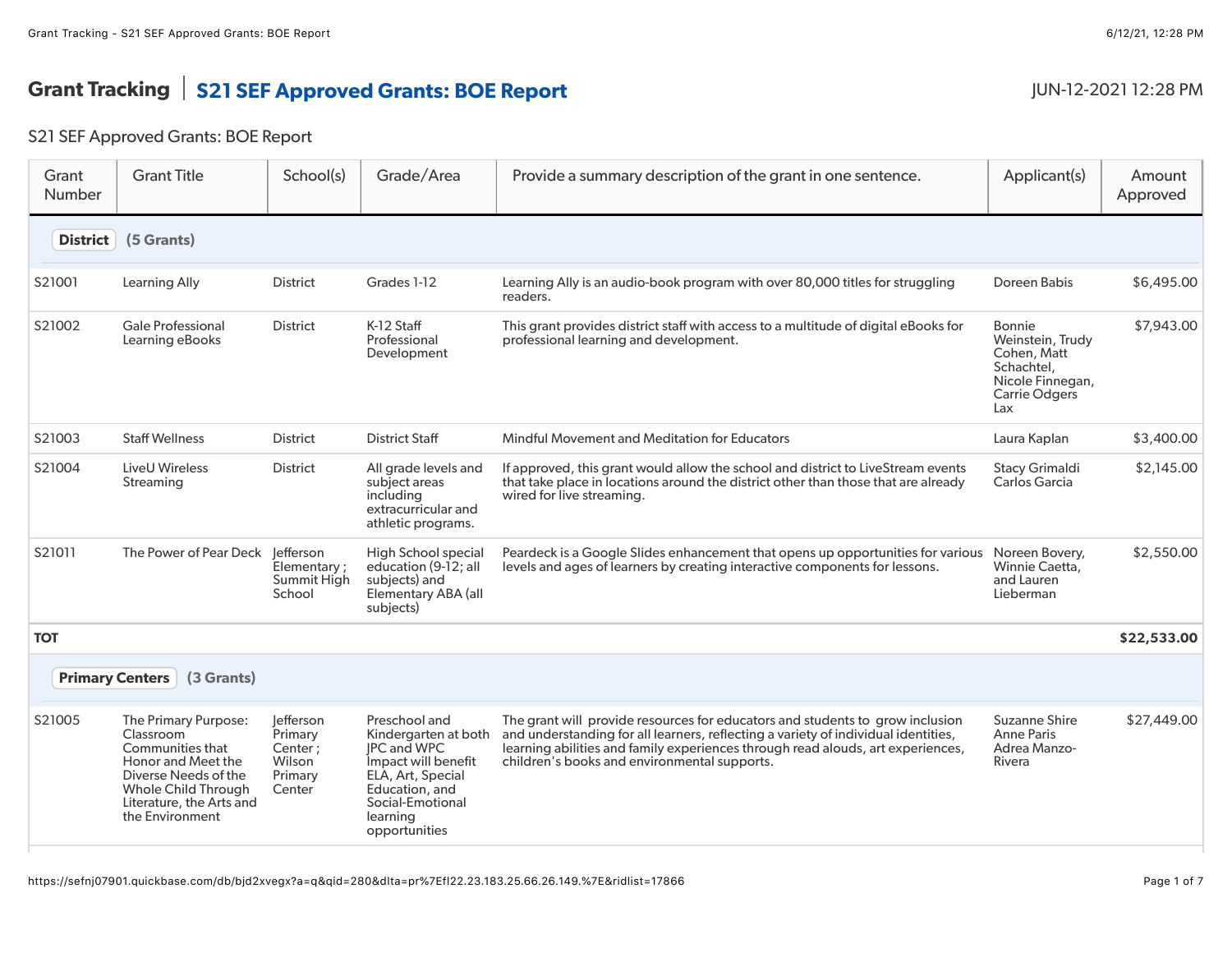| S21006                 | Supporting Our<br>Youngest Readers with<br>the Science of Reading:<br>Decodable Books Help<br>Every Student Learn to<br>Read | lefferson<br>Primary<br>Center;<br>Wilson<br>Primary<br>Center                                      | Kindergarten                                   | The goal of this grant is to provide students and teachers in Kindergarten with<br>decodable texts, which are a crucial resource to supporting best practices in early Gonzalez<br>reading.         | Tanya Lopez-                                                                             | \$24,268.00 |
|------------------------|------------------------------------------------------------------------------------------------------------------------------|-----------------------------------------------------------------------------------------------------|------------------------------------------------|-----------------------------------------------------------------------------------------------------------------------------------------------------------------------------------------------------|------------------------------------------------------------------------------------------|-------------|
| S21007                 | <b>Multisensory Materials</b><br>for Letter Learning                                                                         | lefferson<br>Primary<br>Center ;<br>Wilson<br>Primary<br>Center                                     | Kindergarten<br>Literacy                       | This grant establishes a lending library of hands on multi-sensory materials to<br>help kindergartners learn and apply the basic lowercase letter names and sounds.                                 | Carolyn Kiley                                                                            | \$1,543.00  |
| <b>TOT</b>             |                                                                                                                              |                                                                                                     |                                                |                                                                                                                                                                                                     |                                                                                          | \$53,260.00 |
| <b>Primary Centers</b> | <b>Elementary</b>                                                                                                            | (3 Grants)                                                                                          |                                                |                                                                                                                                                                                                     |                                                                                          |             |
| S21008                 | Diagnostic Reading<br>Assessments                                                                                            | lefferson<br>Primary<br>Center ;<br>Wilson<br>Primary<br>Center; All<br>Elementary<br>Schools       | $K-5$                                          | This grant will fund access to varied screening and diagnostic reading<br>assessments to identify and target critical areas for instruction to support student<br>achievement.                      | Matthew Santos,<br>Staci Kaplan,<br><b>Caitlin Crimmins</b>                              | \$3,827.00  |
| S21009                 | <b>Fostering Positive</b><br>Classroom and School<br>Culture Through<br><b>Restorative Practices</b>                         | lefferson<br>Primary<br>Center;<br>Wilson<br>Primary<br>Center: All<br>Elementary<br><b>Schools</b> | K-5 and will span<br>across all areas          | Foster a positive school culture and climate by learning fundamental theory and<br>practices for engaging with students, staff, and parents.                                                        | Lauren<br>Mortenson, Erica<br>Dorsey, Andrea<br>Sadow and<br>Andrea<br><b>DiFabrizio</b> | \$25,200.00 |
| S21010                 | <b>Coding and Robotics</b><br>Expansion                                                                                      | lefferson<br>Primary<br>Center;<br>Wilson<br>Primary<br>Center; All<br>Elementary<br>Schools        | Kindergarten<br>through grade 5                | The technology department will like to expand upon our current successful<br>coding and robotics program to include kindergarten, new subscriptions, and<br>tools to keep our program cutting edge. | Doug Orr<br>Matt Schachtel<br>Bonnie<br>Weinstein<br><b>Trudy Cohen</b>                  | \$55,937.00 |
| <b>TOT</b>             |                                                                                                                              |                                                                                                     |                                                |                                                                                                                                                                                                     |                                                                                          | \$84,964.00 |
| <b>Elementary</b>      | (14 Grants)                                                                                                                  |                                                                                                     |                                                |                                                                                                                                                                                                     |                                                                                          |             |
| S21102                 | Let's Drum! Cross<br><b>Cultural Connection</b>                                                                              | All<br>Elementary<br><b>Schools</b>                                                                 | Grades 1-5<br><b>Elementary Vocal</b><br>music | This program offers the opportunity to incorporate new global, culturally<br>inclusive, community and building practices into the elementary music program.                                         | Kayla Ryder,<br>Colleen<br>Schoderbek,                                                   | \$20,152.00 |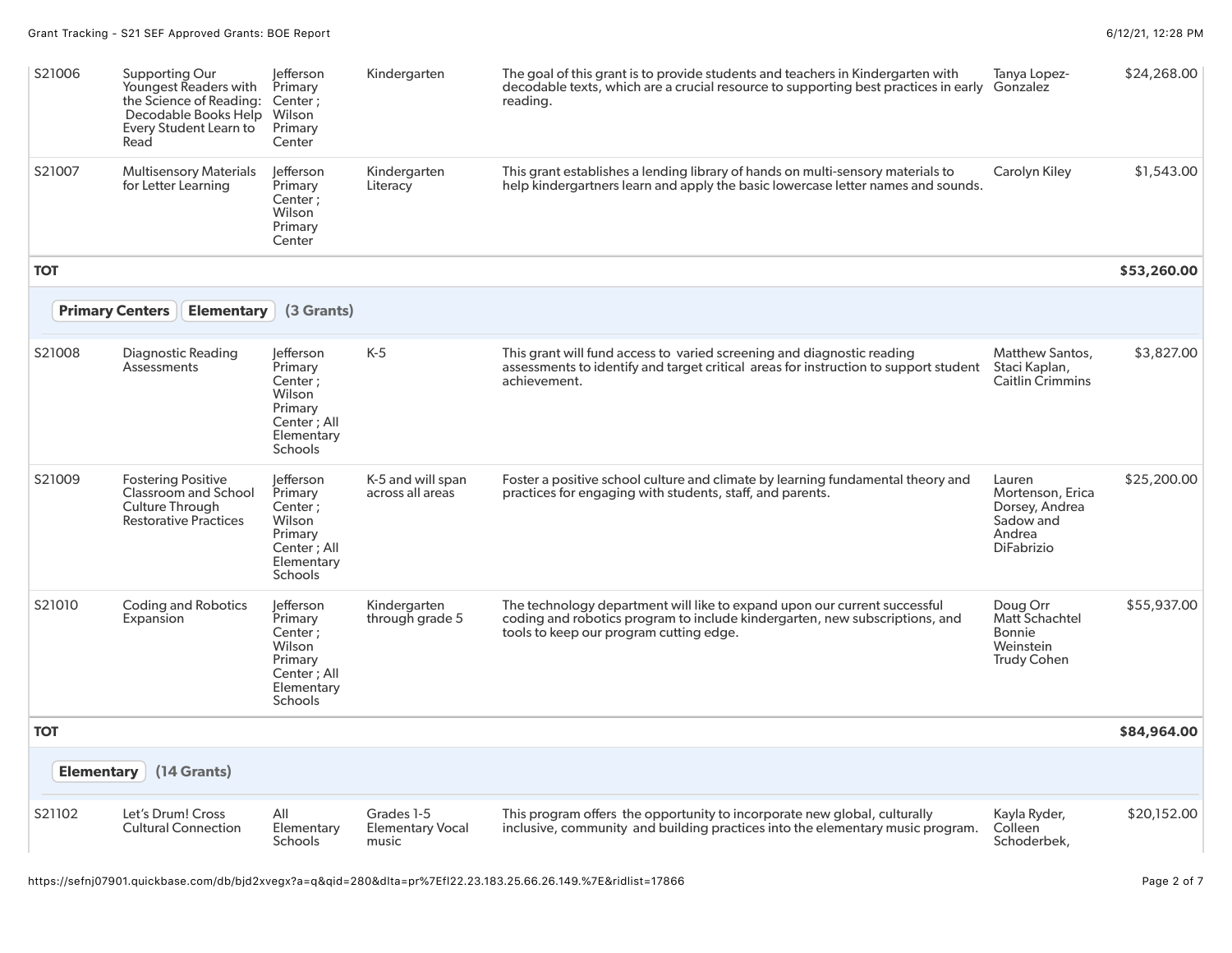|        |                                                                                     |                              |                                                                                                        |                                                                                                                                                                                                                                                                                      | <b>Diane Silvester</b>                                         |             |
|--------|-------------------------------------------------------------------------------------|------------------------------|--------------------------------------------------------------------------------------------------------|--------------------------------------------------------------------------------------------------------------------------------------------------------------------------------------------------------------------------------------------------------------------------------------|----------------------------------------------------------------|-------------|
| S21103 | Help us chair up our Washington<br>seats are sad!                                   | Elementary                   | 5th Grade                                                                                              | I am asking for comfortable, ergonomic, smooth glide seating for a full classroom<br>of students.                                                                                                                                                                                    | Suzanne Pilipski                                               | \$1,958.00  |
| S21104 | Innovation for the Next<br>Generation:<br>Reimagining the<br>STEAM lab at lefferson | lefferson<br>Elementary      | Interdisciplinary<br>(science, math,<br>social emotional,<br>diversity/inclusion)<br>in grades 1st-5th | The purpose of this grant is to redesign and reimagine the lefferson STEAM lab to<br>incorporate more technology, diversity, social justice, environmental issues,<br>social emotional learning, and steam based projects.                                                           | Kristen Scaglione<br>Tanya Lopez-<br>Gonzalez                  | \$15,657.00 |
| S21107 | <b>Timely Tomes</b>                                                                 | Washington<br>Elementary     | 2nd grade                                                                                              | Provide diverse books for classroom libraries and to support instruction.                                                                                                                                                                                                            | Laura Madden<br><b>FI DeRobertis</b><br>Meredith<br>Warmington | \$2,953.00  |
| S21108 | <b>Making Connections</b><br>through a Read Aloud<br>and Virtual Author Visit       | Franklin<br>Elementary       | 5th Grade Literacy                                                                                     | Students will engage in a whole grade read aloud and meet the author of the<br>book.                                                                                                                                                                                                 | <b>Kate Polles</b>                                             | \$690.00    |
| S21109 | Jack Gantos: Brayton<br>School Author Visit and<br><b>Writing Assembly</b>          | All<br>Elementary<br>Schools | $1 - 5$                                                                                                | Jack Gantos, Newberry Award winning author, will share creative writing and<br>literature learning sessions with all grade levels at Brayton, and will present an<br>instructional workshop on writing for the faculty. SEF increased grant for all<br>elementary schools June 2021. | Denise Touhey                                                  | \$15,450.00 |
| S21110 | <b>Socially Minded</b>                                                              | Franklin<br>Elementary       | 3                                                                                                      | Sets of leveled books to support learning in reading.                                                                                                                                                                                                                                | lacqueline<br>Rocchio<br>Janet Langborgh                       | \$534.00    |
| S21112 | Reading for Everyone                                                                | Franklin<br>Elementary       | 3rd-5th Grade                                                                                          | This grant will enrich my classroom library with decodable text that is more<br>culturally diverse.                                                                                                                                                                                  | Kari Weinglass                                                 | \$7,922.00  |
| S21113 | <b>Early Numeracy</b><br><b>Teacher Workshop</b>                                    | <b>Brayton</b><br>Elementary | $1-5$                                                                                                  | Brayton teachers, grades 1-5, will attend workshops (1 in person and 3 virtual)<br>personalized by published math specialist, Ann Elise Record over the course of<br>the 2021-22 school year to deepen and expand their understanding of early<br>numeracy and problem solving.      | Denise Touhey                                                  | \$2,745.00  |
| S21114 | <b>Green Grant</b>                                                                  | Brayton<br>Elementary        | $1-5$                                                                                                  | This grant would upgrade the Brayton Learning Garden with the tools and<br>supplies that allow students to participate in sustainable gardening and bring<br>science lessons to life.                                                                                                | <b>Chris Miller</b>                                            | \$5,436.00  |
| S21115 | <b>Sensory Sensation</b>                                                            | Franklin<br>Elementary       | Grades 3-5 special<br>education self<br>contained LLD class                                            | This grant will provide students with sensory input to help regulate behavior and<br>emotions.                                                                                                                                                                                       | Ashley<br>Winchester-<br>Karpinski<br>Kari Weinglass           | \$2,951.00  |
| S21116 | Pen Tablets                                                                         | Washington<br>Elementary     | $1-5$                                                                                                  | This grant would allow me to purchase pen tablets for interested teachers.                                                                                                                                                                                                           | Lauren Banker                                                  | \$1,200.00  |
| S21117 | <b>Neatness Counts:</b><br>Wireless Pen Tablets for<br>Classroom<br>Presentations   | <b>Brayton</b><br>Elementary | 2nd Grade                                                                                              | Three Brayton 2nd grade teachers would like wireless pen tablets that will enable Rob Gannon<br>more efficient online communication via writing/drawing when presenting to<br>students and colleagues.                                                                               |                                                                | \$240.00    |
| S21118 | <b>Hidden Treasure</b>                                                              | <b>Brayton</b>               | $1 - 5$                                                                                                | This grant would provide all grades at Brayton an opportunity to go on a field trip Chris Miller                                                                                                                                                                                     |                                                                | \$1,324.00  |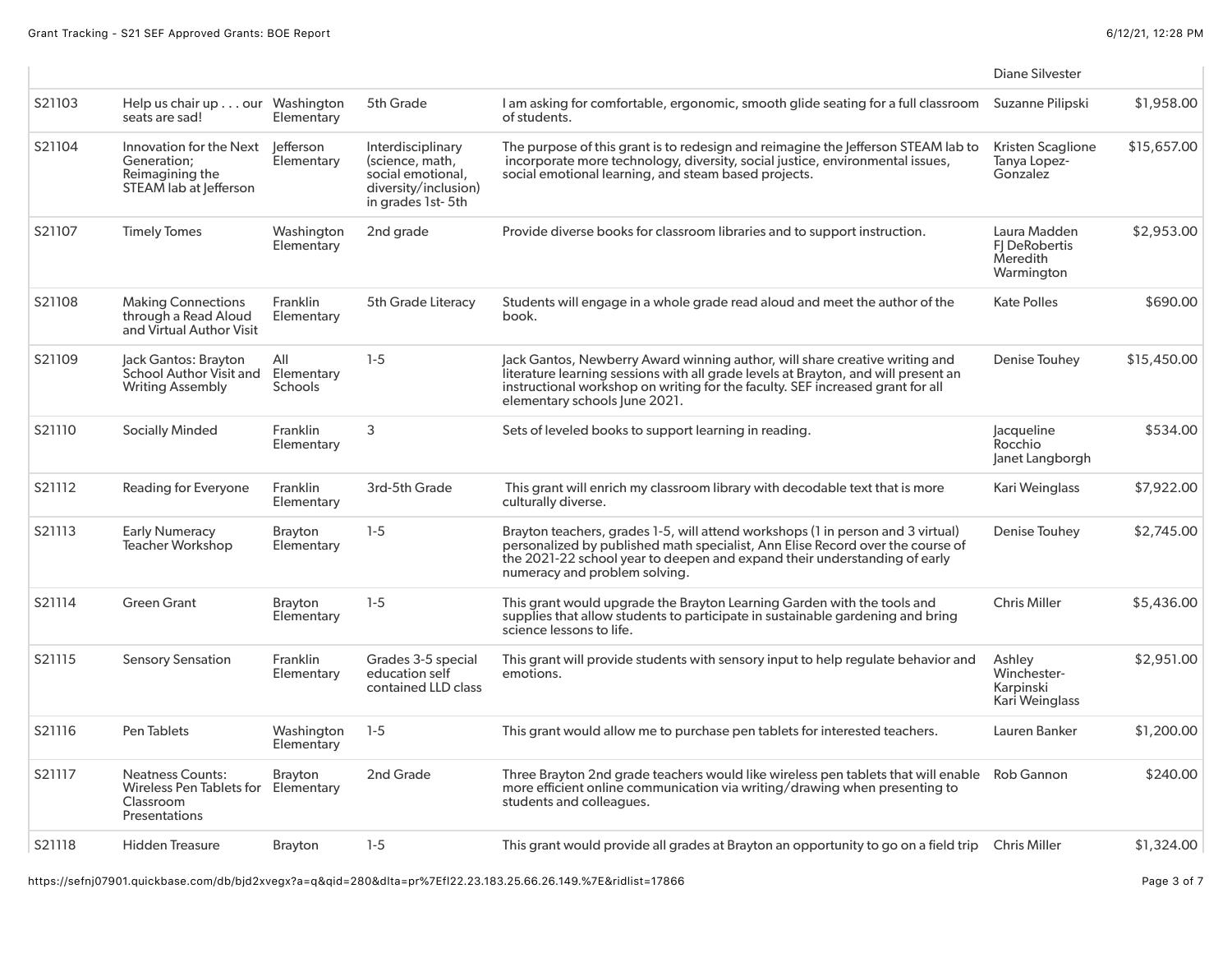|            |                                                                  | Elementary                            |                                                                                                                                                                                                                                                                                                                                                    | at Brayton where each class is tasked with finding hidden containers as per<br>Geocaching activities.                                                                                   |                                                   |             |
|------------|------------------------------------------------------------------|---------------------------------------|----------------------------------------------------------------------------------------------------------------------------------------------------------------------------------------------------------------------------------------------------------------------------------------------------------------------------------------------------|-----------------------------------------------------------------------------------------------------------------------------------------------------------------------------------------|---------------------------------------------------|-------------|
| <b>TOT</b> |                                                                  |                                       |                                                                                                                                                                                                                                                                                                                                                    |                                                                                                                                                                                         |                                                   | \$79,212.00 |
|            | (9 Grants)<br>Middle School                                      |                                       |                                                                                                                                                                                                                                                                                                                                                    |                                                                                                                                                                                         |                                                   |             |
| S21201     | Classroom Furniture for<br>the 21st Century                      | LC  Summit<br>Middle<br>School        | <b>6th Grade Social</b><br><b>Studies</b>                                                                                                                                                                                                                                                                                                          | The purpose of this project is to create a multifunctional space for students of all<br>backgrounds and abilities to thrive in the classroom.                                           | Jacek Lodziato                                    | \$16,124.00 |
| S21202     | Classroom Furniture (2)<br>classrooms)                           | LCI Summit<br>Middle<br>School        | Grade 8 - Special<br>Education classroom<br>and a General<br><b>Education Language</b><br>Arts classroom                                                                                                                                                                                                                                           | This furniture will not only make a positive impact on our students' learning; it will<br>also create a new learning environment in which all students' individual needs<br>can be met. | Brooke Simandl,<br>Melissa Daly, &<br>Neal Sharma | \$28,020.00 |
| S21203     | <b>Collaborative Furniture</b><br>Grant                          | LCJ Summit<br>Middle<br>School        | 8th Grade/Social<br>Studies/Student<br>Council                                                                                                                                                                                                                                                                                                     | Collaborative furniture that supports all of the demands of the 21st century<br>learner.                                                                                                | Alexander<br>Whiteside                            | \$13,800.00 |
| S21204     | <b>Enhanced Classroom</b><br>Learning Furniture                  | <b>LCI Summit</b><br>Middle<br>School | Grade 8 English<br>Language Arts                                                                                                                                                                                                                                                                                                                   | This furniture will make a positive impact on students' learning and create a new<br>learning environment in which all students' individual needs can be met.                           | Danielle<br>McGinley                              | \$13,800.00 |
| S21205     | 30 Wacom Boards for<br>LC SMS Spec. Ed &<br><b>Math Teachers</b> | LCI Summit<br>Middle<br>School        | 6-8 Special<br><b>Education and Math</b><br><b>Teachers</b>                                                                                                                                                                                                                                                                                        | These Wacom Intuos drawing tablets with stylus will provide teachers with the<br>ability to write digitally, enhancing their capacity to use technology while<br>teaching.              | Nicole Finnegan<br>Laura Muller                   | \$2,099.00  |
| S21207     | <b>Battle of the Books</b>                                       | <b>LCI</b> Summit<br>Middle<br>School | Open to all grades<br>$(6-8)$<br>Participation is on a<br>voluntary, elective<br>basis.<br>This is the 3rd year<br>that I am submitting<br>a grant for this<br>program at the<br>middle school level.<br>Having come from<br>the elementary level<br>where the program<br>is a big success, I<br>plan to keep<br>growing the<br>program at LC SMS. | Battle of the Books is a reading motivation program with a grade level and then<br>school-wide competitions at the end.                                                                 | <b>Karen Doherty</b>                              | \$1,200.00  |
| S21208     | <b>Reef HQ Virtual Dive</b>                                      | <b>LCI Summit</b><br>Middle<br>School | <b>ECO Club</b>                                                                                                                                                                                                                                                                                                                                    | The Virtual Dive Night gives students and families an interactive experience with<br>a diver exploring a diverse ecosystem similar to the Great Barrier Reef.                           | Maria Corall                                      | \$273.00    |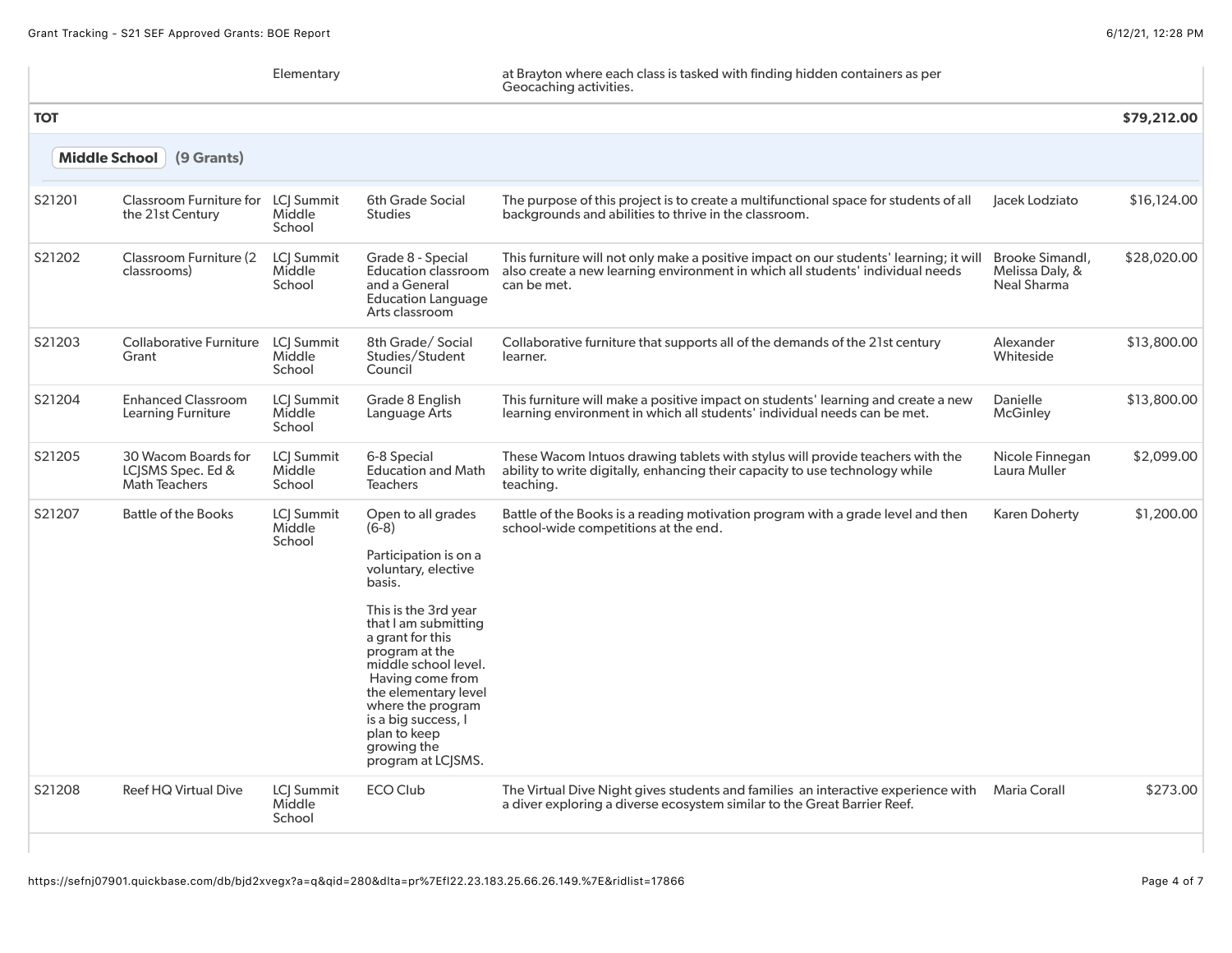| S21209               | LC SMS Robotics and<br>Coding LocoRobo<br>Grant                                                        | LC  Summit<br>Middle<br>School                                   | 6th & 7th grade<br>Robotics & Coding<br>Cycle                                                                                                                                                                                                                                                                                        | The LocoXtreme Explorer teaches students how to transition from block coding to Nicole Finnegan<br>python programming, using a small robot and a Chromebook application.                                                                                                                                                                                                      | Danielle DeGraw                                              | \$19,950.00 |
|----------------------|--------------------------------------------------------------------------------------------------------|------------------------------------------------------------------|--------------------------------------------------------------------------------------------------------------------------------------------------------------------------------------------------------------------------------------------------------------------------------------------------------------------------------------|-------------------------------------------------------------------------------------------------------------------------------------------------------------------------------------------------------------------------------------------------------------------------------------------------------------------------------------------------------------------------------|--------------------------------------------------------------|-------------|
| S21210               | Literably Online<br><b>Reading Assessment</b><br>Subscription                                          | <b>LCI Summit</b><br>Middle<br>School                            | <b>Special Education</b><br>Resource Room<br><b>I&amp;RS</b> evaluations<br>At- Risk Students                                                                                                                                                                                                                                        | "Literably is a reading assessment for K-8 students that identifies A-Z reading<br>levels, diagnoses skill gaps, screens students for reading difficulties, and<br>monitors progress. Our web (site) records a running record of students reading<br>out loud into a device, along with several comprehension questions and a short<br>retell." (https://literably.com/learn) | Jenna Colineri<br>Lyn Rand<br>Nicole Finnegan                | \$1,800.00  |
| <b>TOT</b>           |                                                                                                        |                                                                  |                                                                                                                                                                                                                                                                                                                                      |                                                                                                                                                                                                                                                                                                                                                                               |                                                              | \$97,066.00 |
| <b>Middle School</b> | High School                                                                                            | (2 Grants)                                                       |                                                                                                                                                                                                                                                                                                                                      |                                                                                                                                                                                                                                                                                                                                                                               |                                                              |             |
| S21301               | Using Kami to Enhance<br>Feedback and Increase<br>Flexibility & Equity                                 | <b>LCI</b> Summit<br>Middle<br>School ;<br>Summit High<br>School | Grades 8-12 All<br>Subjects                                                                                                                                                                                                                                                                                                          | Kami is a web-based app that provides a robust set of digital annotation tools and<br>can assist teachers in transforming any existing document into an interactive<br>learning experience.                                                                                                                                                                                   | <b>Carrie Odgers</b><br>Lax<br>Nicole Finnegan               | \$7,125.00  |
| S21302               | Using Formative to<br>Improve<br>Instruction/Assessment School:<br>and Increase Continuity<br>& Equity | LCJ Summit<br>Middle<br>Summit High<br>School                    | Grades 8-12 All<br>Subjects                                                                                                                                                                                                                                                                                                          | Formative is an online assessment platform that brings assessments and virtual<br>assignments to life by providing a variety of unique question and answer tools.                                                                                                                                                                                                             | <b>Carrie Odgers</b><br>Lax<br>Nicole Finnegan               | \$14,857.00 |
|                      |                                                                                                        |                                                                  |                                                                                                                                                                                                                                                                                                                                      |                                                                                                                                                                                                                                                                                                                                                                               |                                                              |             |
| <b>TOT</b>           |                                                                                                        |                                                                  |                                                                                                                                                                                                                                                                                                                                      |                                                                                                                                                                                                                                                                                                                                                                               |                                                              | \$21,982.00 |
| <b>High School</b>   | (5 Grants)                                                                                             |                                                                  |                                                                                                                                                                                                                                                                                                                                      |                                                                                                                                                                                                                                                                                                                                                                               |                                                              |             |
| S21303               | <b>Inclusive Gardening</b>                                                                             | Summit High<br>School                                            | This grant will be for<br>students at the high<br>school in our self-<br>contained LLD and<br>ABA Programs, as<br>well as the 18-21<br>Transition Program.<br>They will participate<br>in this gardening<br>project with peer<br>mentors, general<br>education students<br>who are members of<br>the high school's<br>Planting Club. | This project will be a collaborative effort with the Planting Club<br>(Maldonado/Stelmach) to purchase gardening supplies for our self-contained<br>students to supplement their science curriculum and to develop pre-vocational<br>skills, as well as provide social opportunities with peer mentors                                                                        | Colleen Cregg<br>Emily<br>Maldonado<br>Christine<br>Stelmach | \$704.00    |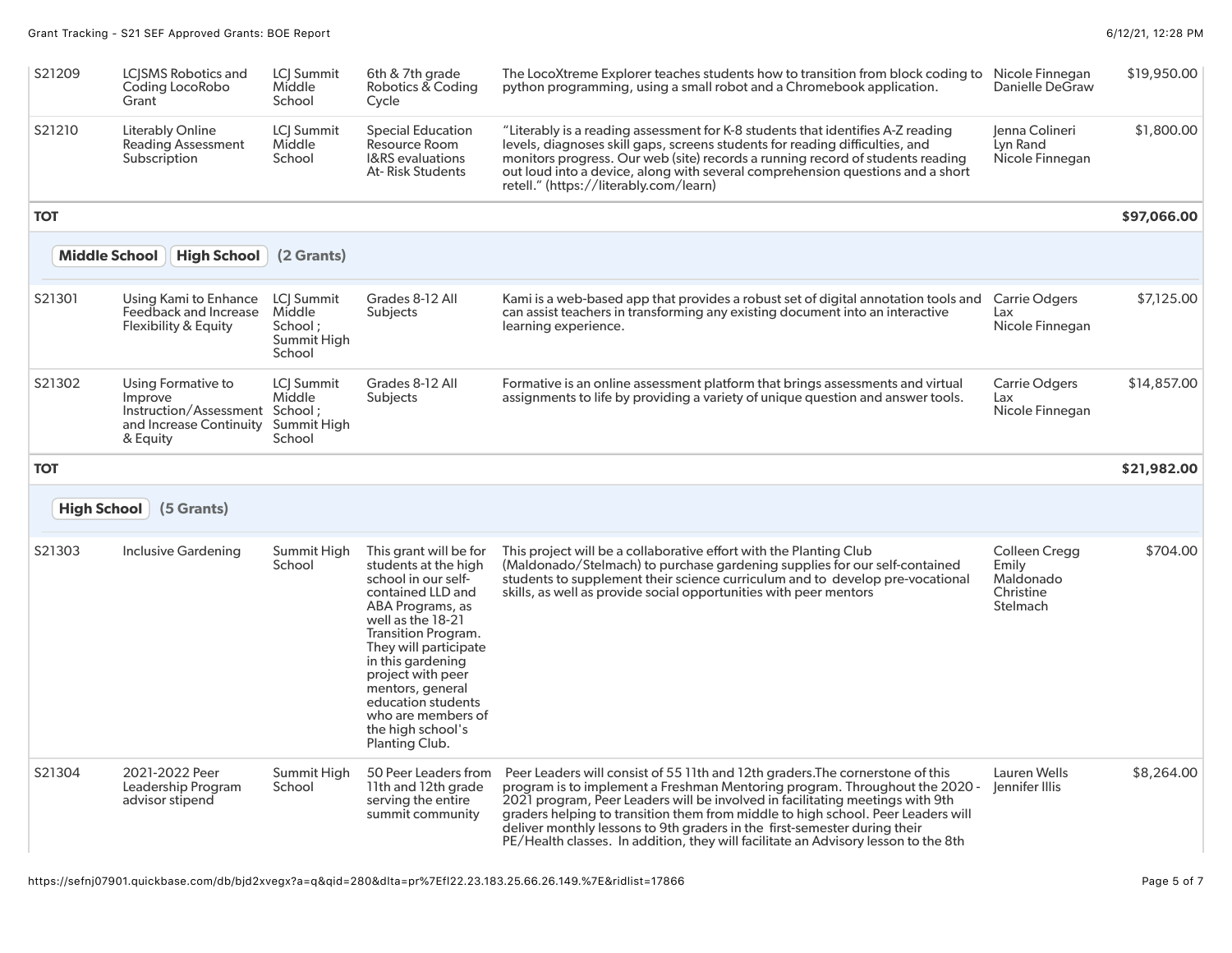| <b>TOT</b> |                                                                               |                                     |                                                                                                                       |                                                                                                                                                                                                                                                                                                                                                                                                                                                                                                                                                                                                                                                                                                                                                                                                                                                                      |                                    | \$542,509.00 |
|------------|-------------------------------------------------------------------------------|-------------------------------------|-----------------------------------------------------------------------------------------------------------------------|----------------------------------------------------------------------------------------------------------------------------------------------------------------------------------------------------------------------------------------------------------------------------------------------------------------------------------------------------------------------------------------------------------------------------------------------------------------------------------------------------------------------------------------------------------------------------------------------------------------------------------------------------------------------------------------------------------------------------------------------------------------------------------------------------------------------------------------------------------------------|------------------------------------|--------------|
| <b>TOT</b> |                                                                               |                                     |                                                                                                                       |                                                                                                                                                                                                                                                                                                                                                                                                                                                                                                                                                                                                                                                                                                                                                                                                                                                                      |                                    | \$183,492.00 |
| S21308     | <b>SHS Weight Room</b><br>Equipment                                           | Summit High<br>School               | Students in Grade 9-<br>12<br><b>District Staff</b>                                                                   | This grant would replace some of the equipment in the high school weight room<br>including cardio machines (elliptical and treadmills) and some of the free-<br>standing weight equipment.                                                                                                                                                                                                                                                                                                                                                                                                                                                                                                                                                                                                                                                                           | <b>Stacy Grimaldi</b><br>Dan Healy | \$124,138.00 |
| S21307     | Summer Lit Circles at<br><b>SHS</b>                                           | Summit High<br>School               | Rising 9-12                                                                                                           | The grant will allow SHS to purchase 1-2 books for each summer lit circle<br>participant to read and notate to keep for their personal library rather than have<br>to use a library or schoo/class copy.                                                                                                                                                                                                                                                                                                                                                                                                                                                                                                                                                                                                                                                             | Elizabeth Aaron                    | \$944.00     |
| S21306     | Wenger SoundLok<br><b>Isolation Recording</b><br>Studio Room/Practice<br>Room | District ;<br>Summit High<br>School | 9-12 Grade,<br>although the entire<br>district would be<br>able to use these<br>facilities for<br>recording purposes! | The purchase, installation, and construction of a professional-grade Wenger<br>SoundLok Isolation Recording/Practice Room - i.e. an entirely sound proof room<br>for students to record/practice in.                                                                                                                                                                                                                                                                                                                                                                                                                                                                                                                                                                                                                                                                 | Daniel King                        | \$49,442.00  |
|            |                                                                               |                                     |                                                                                                                       | graders, help with Freshman Orientation, and provide support for a wide range<br>of community based activities. Additionally, students in the Peer Leadership<br>Program have been a vital asset to our school community, especially with the<br>Kindness and Unity Day events, students have been helpful in facilitating<br>conversations between both staff and students about events happening to them<br>and in our community as a whole. Peer Leadership fits perfectly into the district's<br>focus of building relationships and fostering a sense of community, carrying<br>forward the lessons learned and discussed on Kindness and Unity day. Through<br>this program, we hope to help develop healthy and long-lasting leadership skills<br>of our Peer Leaders as well as foster a positive transition for freshman into the high<br>school community. |                                    |              |

## **TOTALS**

| Level(s)                            | Number of<br><b>Grants</b> | Amount<br>Approved |
|-------------------------------------|----------------------------|--------------------|
| <b>District</b>                     | 5                          | \$22,533.00        |
| <b>Primary Centers</b>              | 3                          | \$53,260.00        |
| <b>Primary Centers Elementary</b>   | 3                          | \$84,964.00        |
| Elementary                          | 14                         | \$79,212.00        |
| Middle School                       | 9                          | \$97,066.00        |
| <b>High School</b><br>Middle School | 2                          | \$21,982.00        |